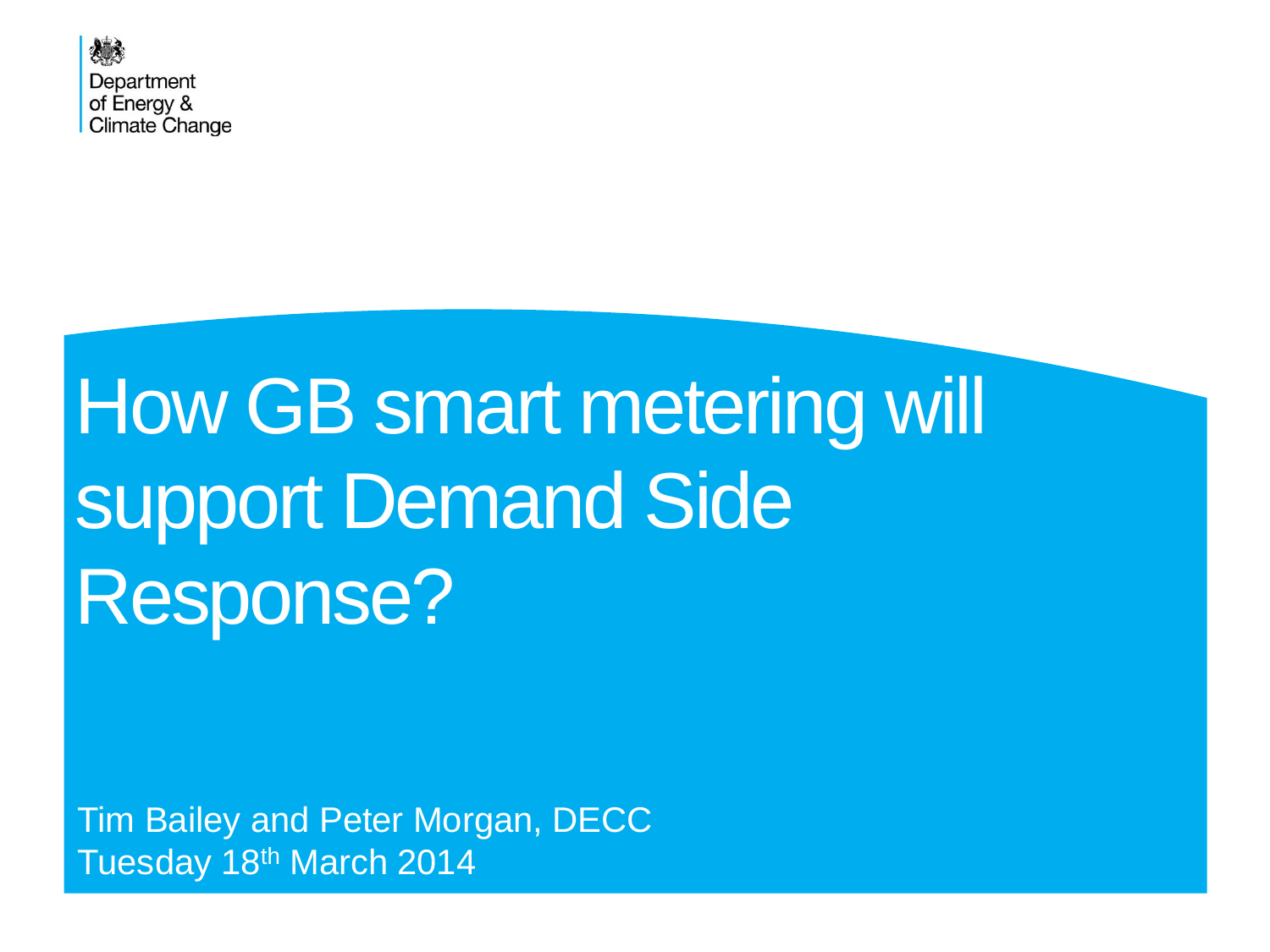

### What we will cover

- Smart metering benefits in context
- Overview of End-to-end smart metering system
- How will the system design support:
	- Demand side response via Auxiliary switches
	- Demand side response via tariffs, load limiting and max demand registers;
	- Demand side response via CADs
- How can a third party (including non-suppliers) use the E2E system design to provide demand response services?
	- via Auxiliary Load Control switches
	- via CADs

.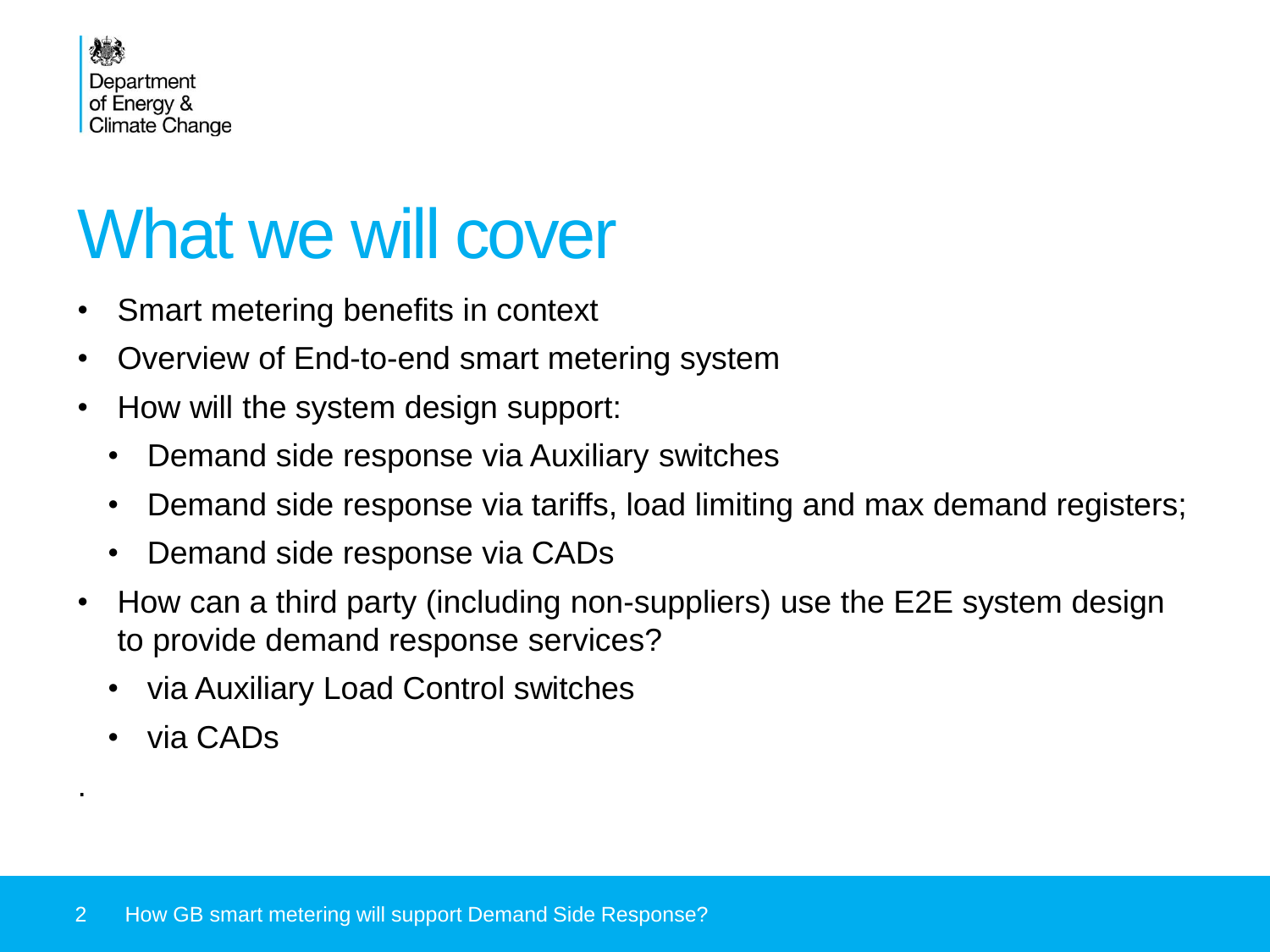

## Overview of Programme objectives

- Smart meters will support more efficient use of electricity infrastructure by providing better information and improving communication between consumers, electricity suppliers and network companies, including the ability to shift demand to match supply ("demand side response")
- The smart meter programme has sought to provide this platform by:
	- Ensuring that the metering and associated equipment that is installed in premises provides the required physical functionality
	- Procuring DCC communications services with the required functionality and which are scalable (given uncertainty relating to the development of DSR)
	- Architecture which facilitates remote firmware upgrades to equipment to deliver new services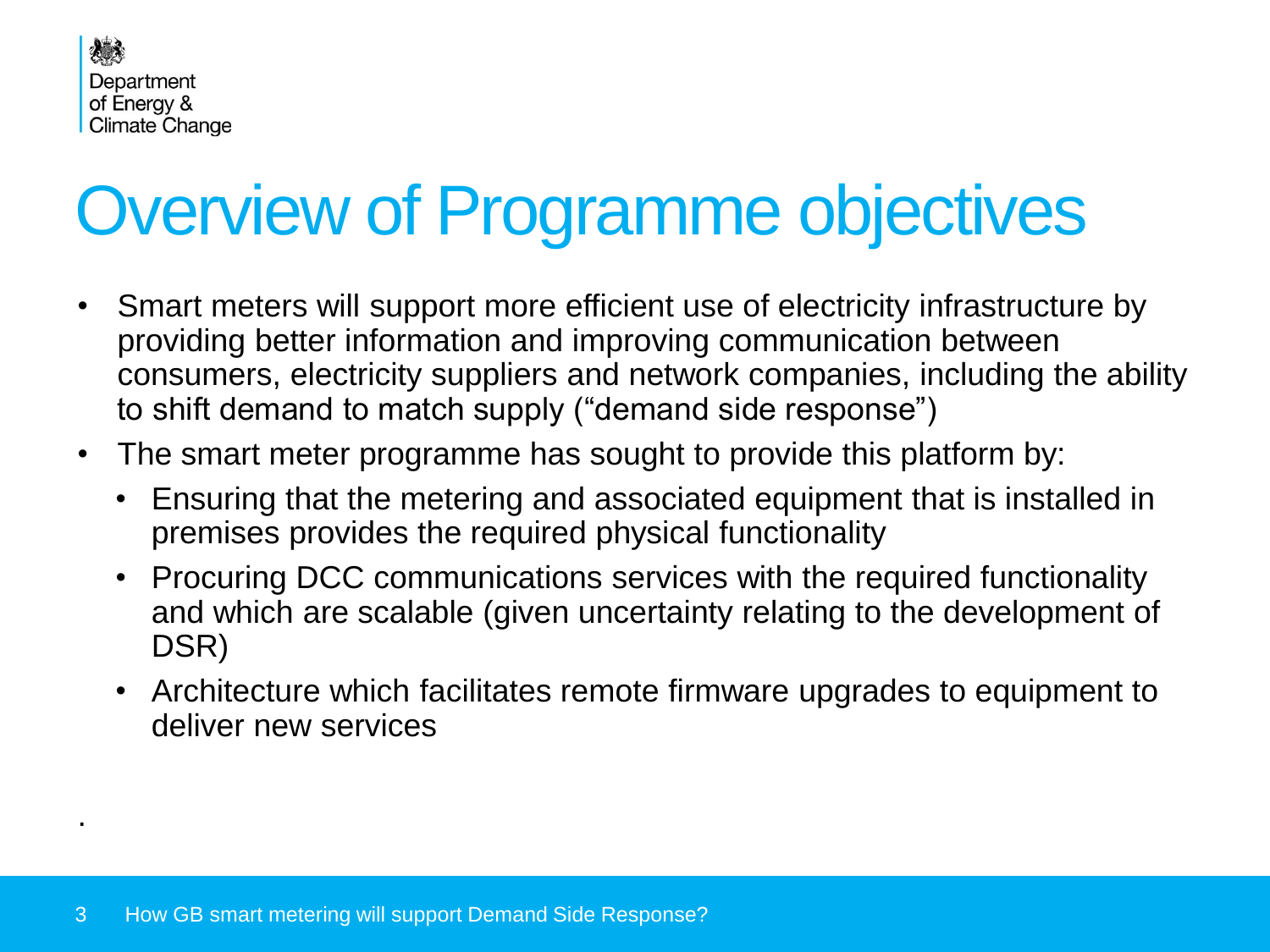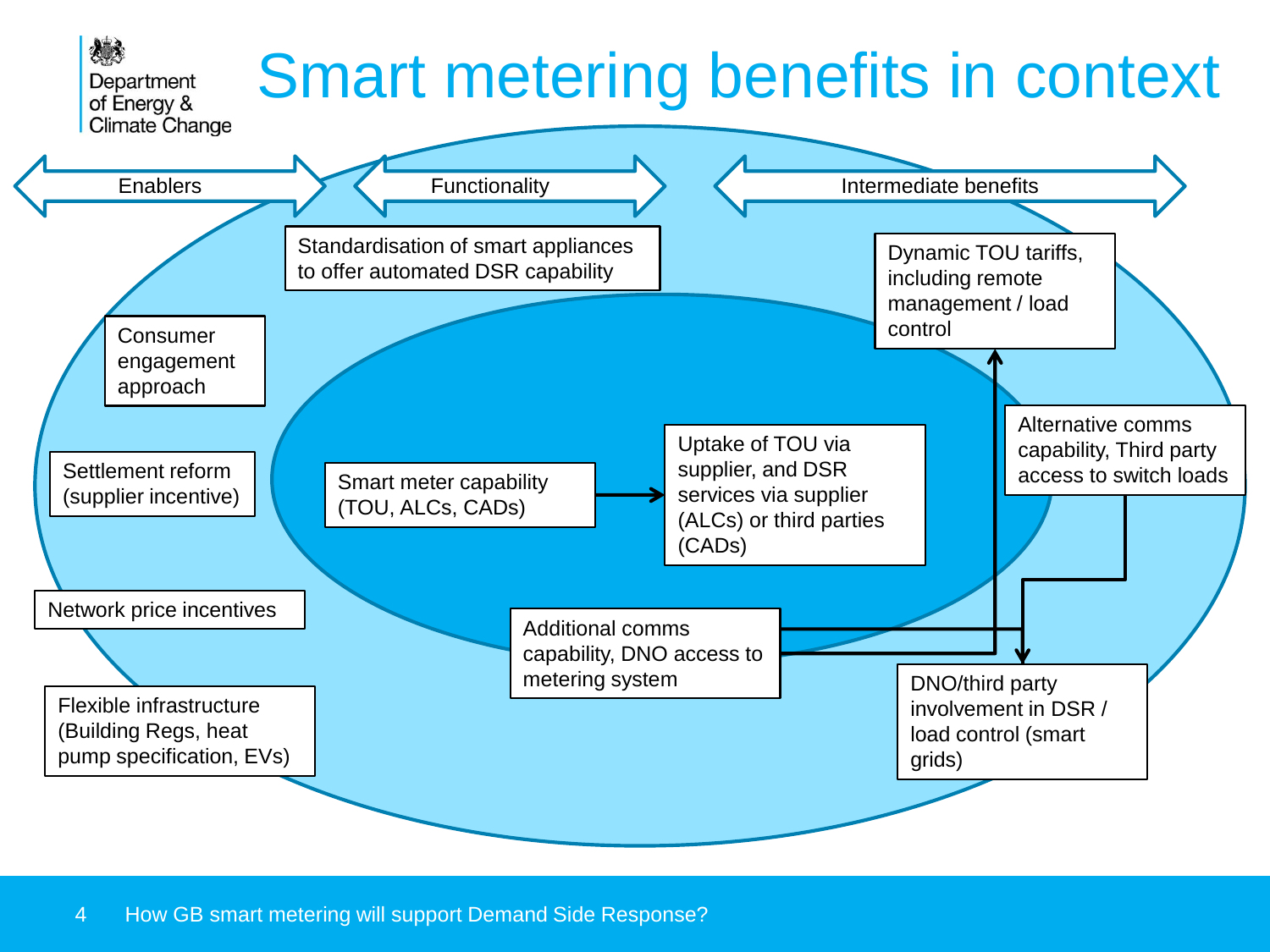## Overview of End-to-end system



機

Department of Energy &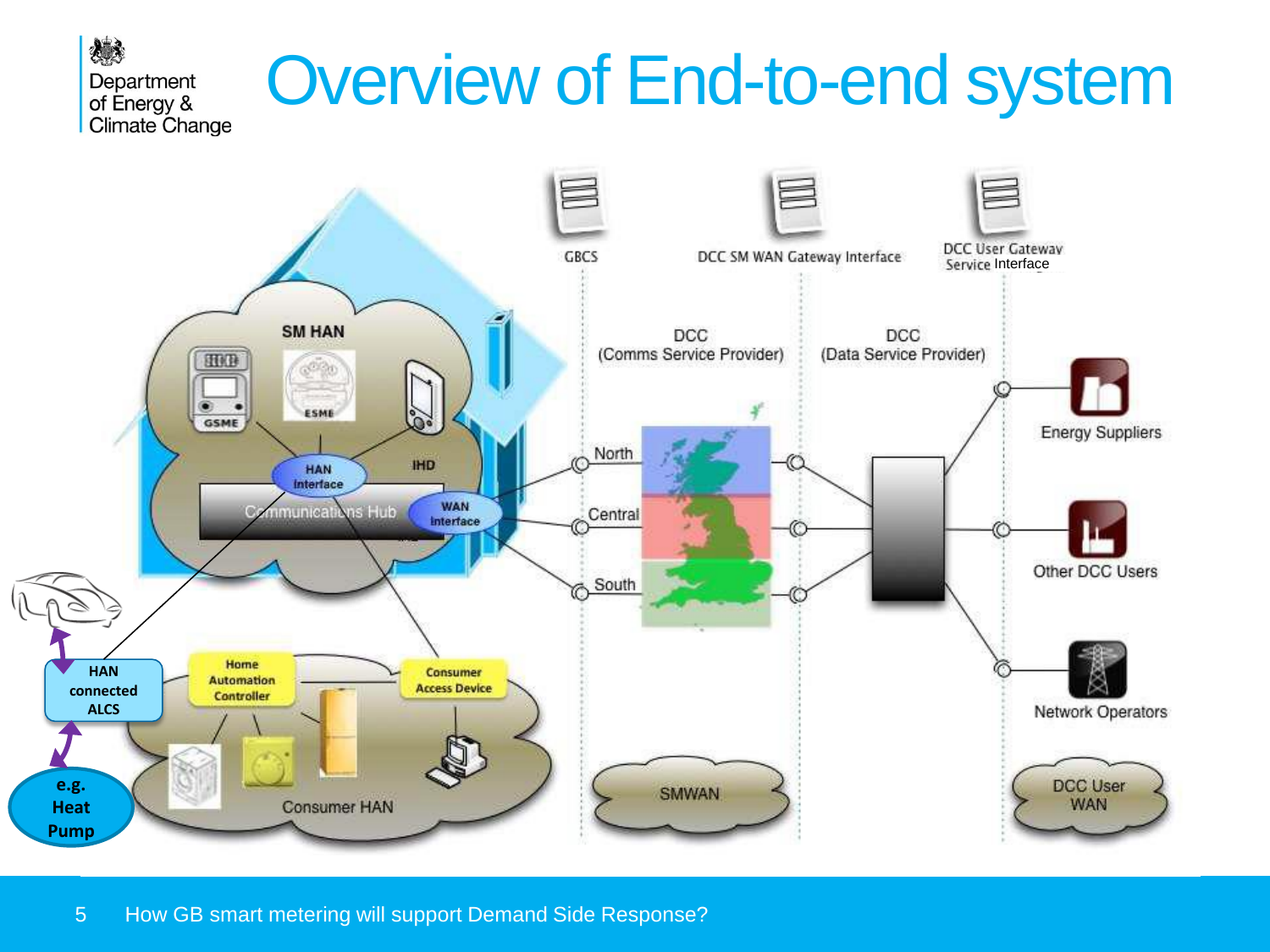

### ALCS Architecture: DSR achieved through calendar and ad-hoc control of ALCS

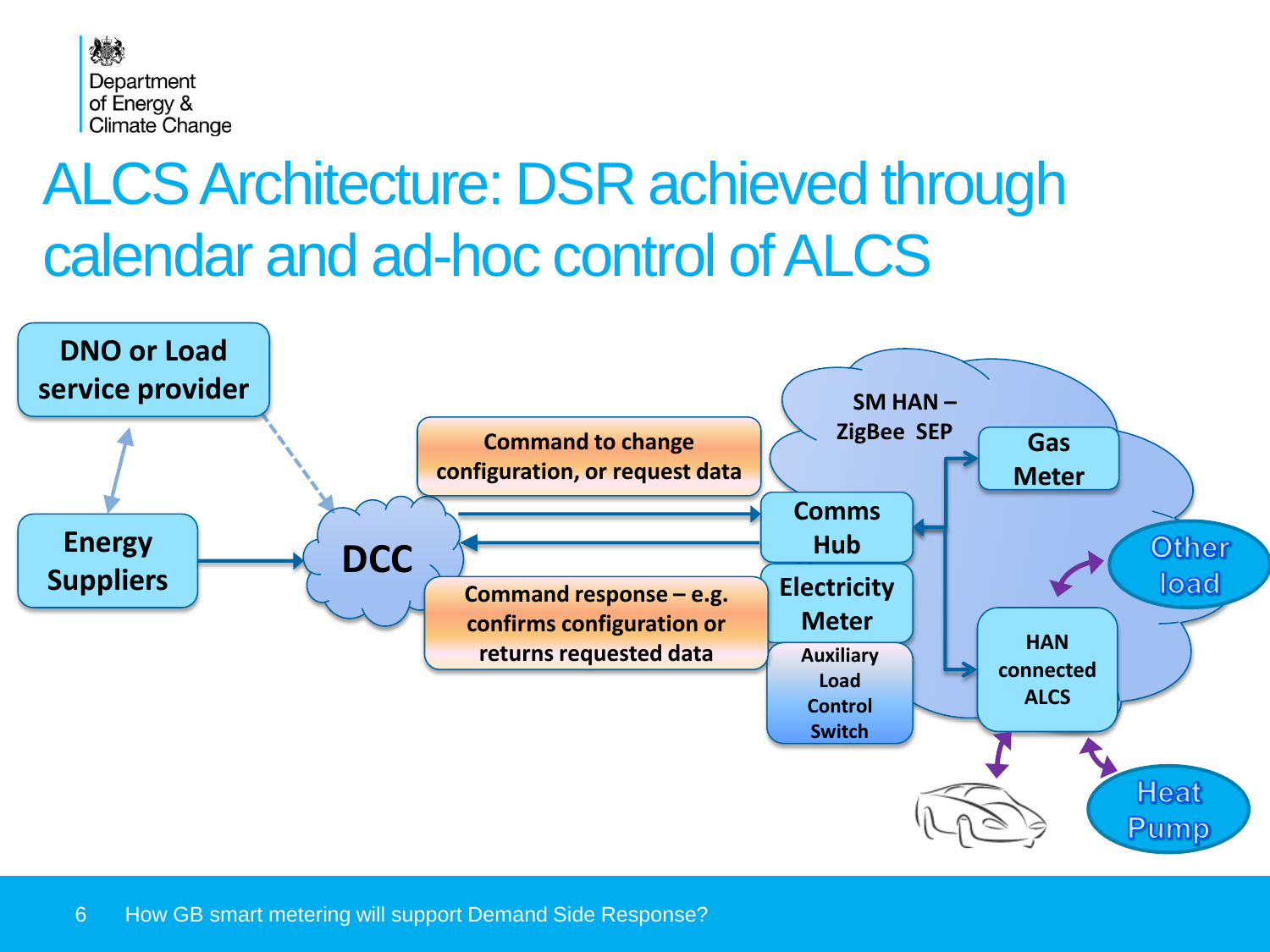

## Auxiliary Load Switching Commands

- Set the Auxiliary Load Control calendar
	- Sets the calendar on the ESME that controls ALCS
- Activate Auxiliary Load
	- Ad hoc command from supplier to turn on
- Deactivate Auxiliary Load
	- Ad hoc command to turn off
- Reset Auxiliary Load
	- Command to restore switch back to calendar switching regime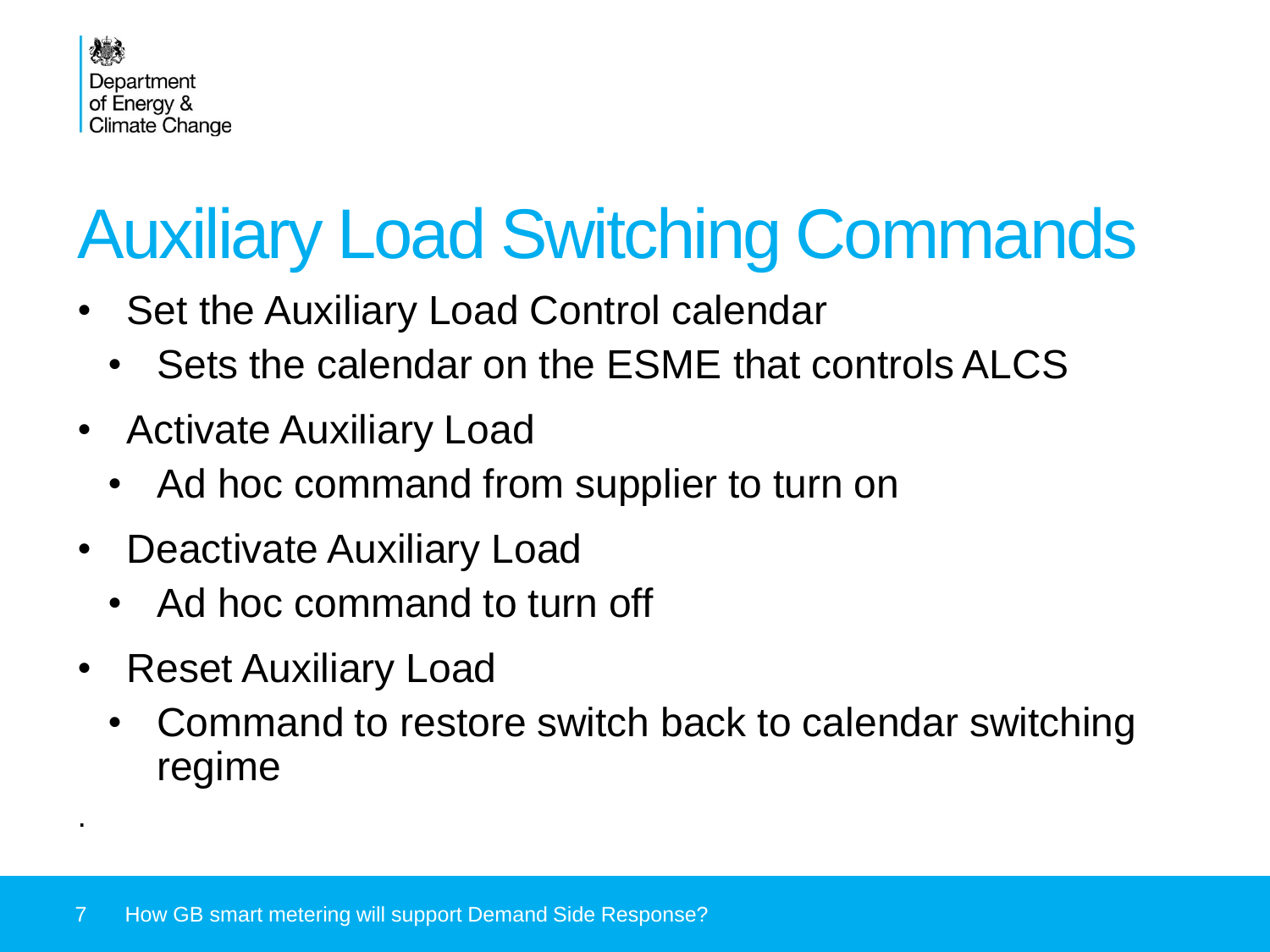

## Key points -ALCS

- Supplier choice but likely that existing ALCS in dumb installations will be replaced by variant SMETS2 meters with built-in ALCS;
- All SMETS2 meters will be 'future-proofed' to support up to 5 HAN connected ALCS;
- In-built or HAN connected ALCS can be switched according to a calendar held in the meter or by ad-hoc command;
- Supplier will receive confirmation that ad-hoc switching has occurred or that the calendar has successfully updated;
- Currently only the registered supplier can send ALCS-related commands.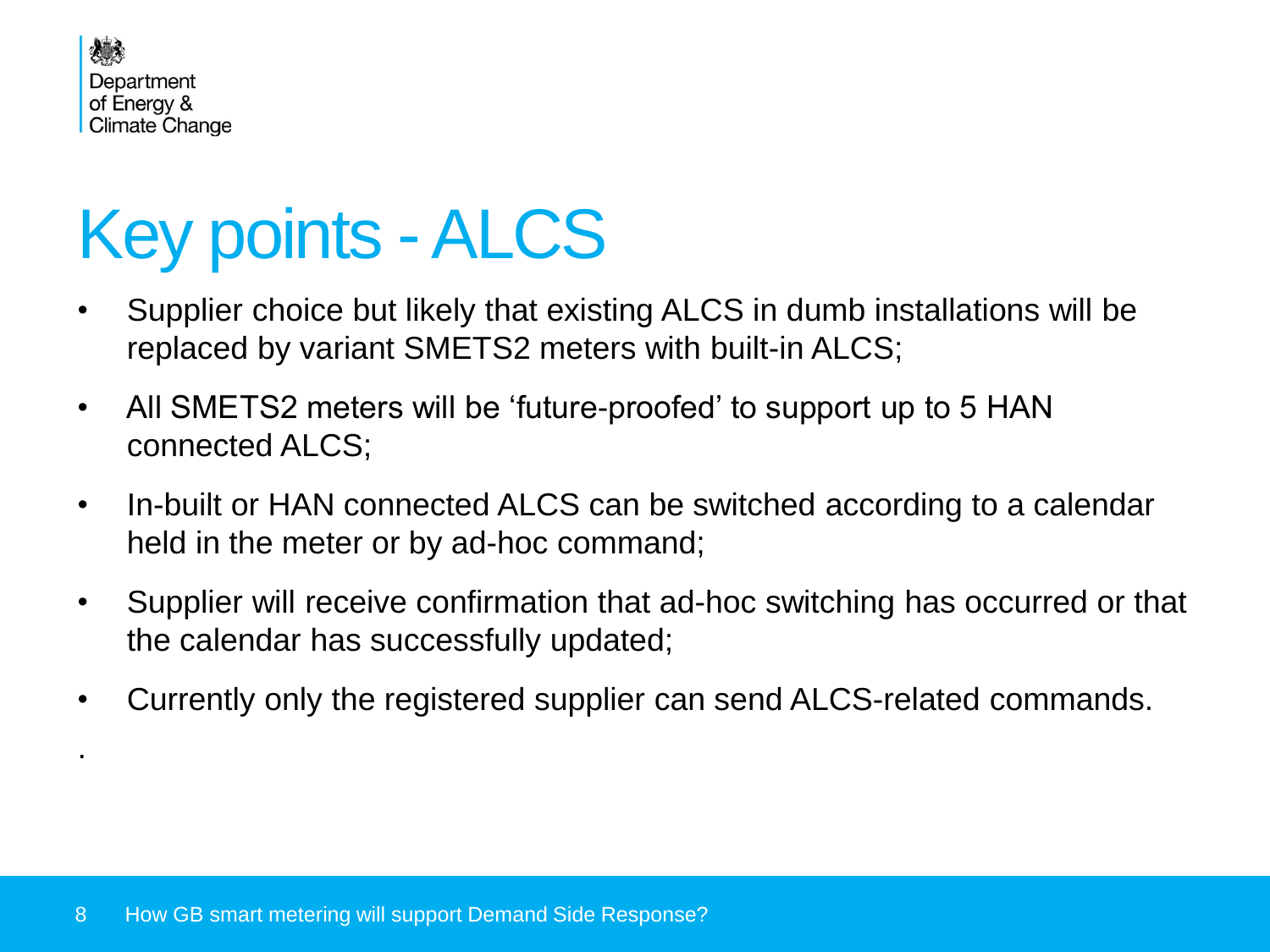

## **Other support for DSR functionality**

### **Meter functionality (Electricity meters):**

**Tariffs** 

.

- Time-of-Use;
- Block;
- Load limiting;
- Max demand registers;
- Randomisation.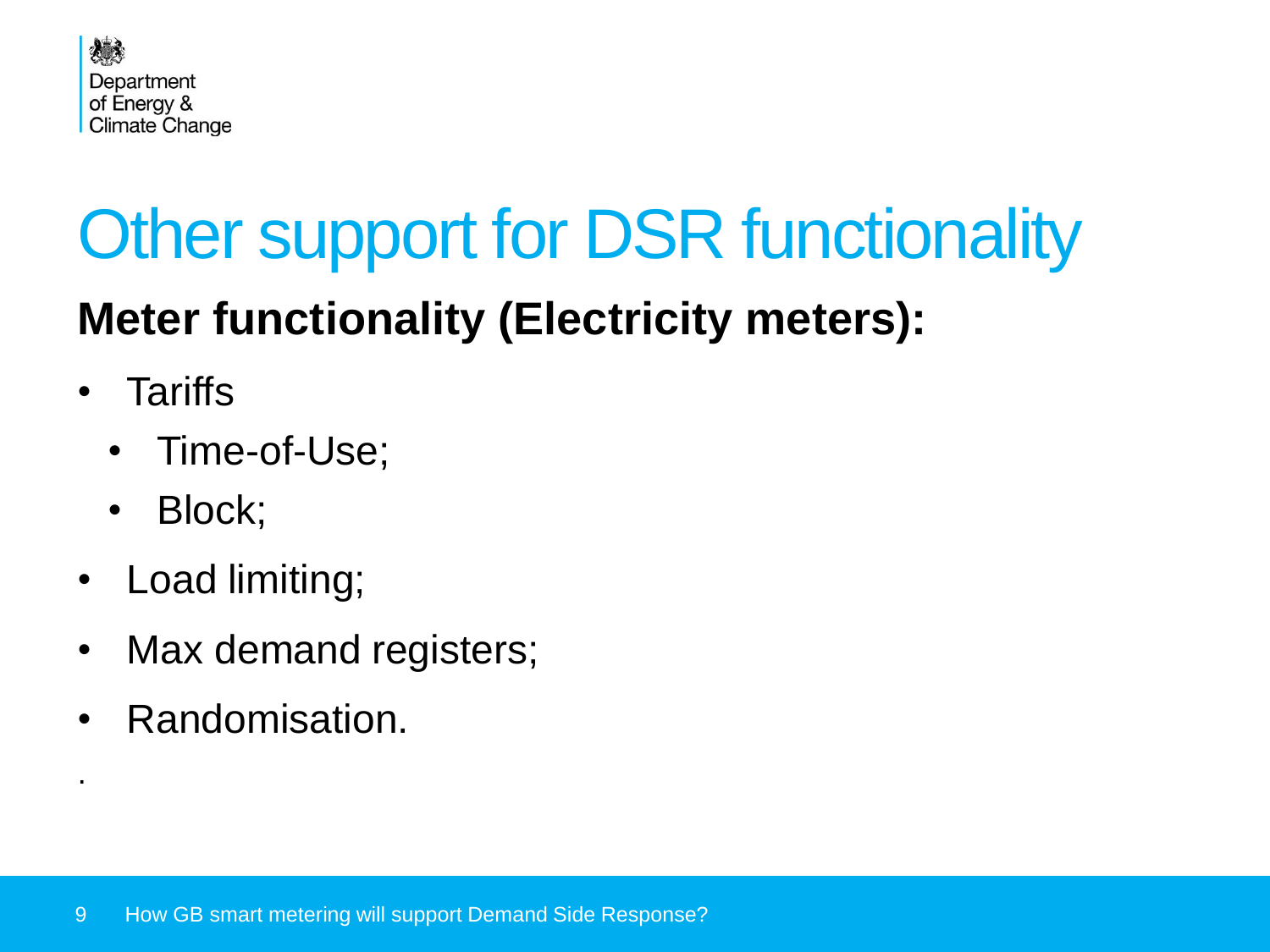

### **Other support for DSR functionality**

#### **Meter functionality (Electricity meters):**

- TOU Tariffs: Recording consumption in up to 48 different time bands (SMETS1 and 2); and in up to 4 time bands for consumption on the second element of a Twin Element variant meter
- Block tariffs: Maintaining an additional count (on 'counters') of how much of the consumption during a time band was consumed at different block rates (either rising or falling blocks) (SMETS1 and 2)
- Load limiting (Elec only): Capability to switch supply off (or increment a counter) when an 'instantaneous' use' threshold is crossed (SMETS1 and 2)
- Max demand registers (Elec only): Capability to record the maximum demand in any 30 minute period **and** during a configurable 'peak' period (SMETS2 only)
- Randomisation: All meters will be capable of applying a randomised offset value to switching of ALCS and between tariff registers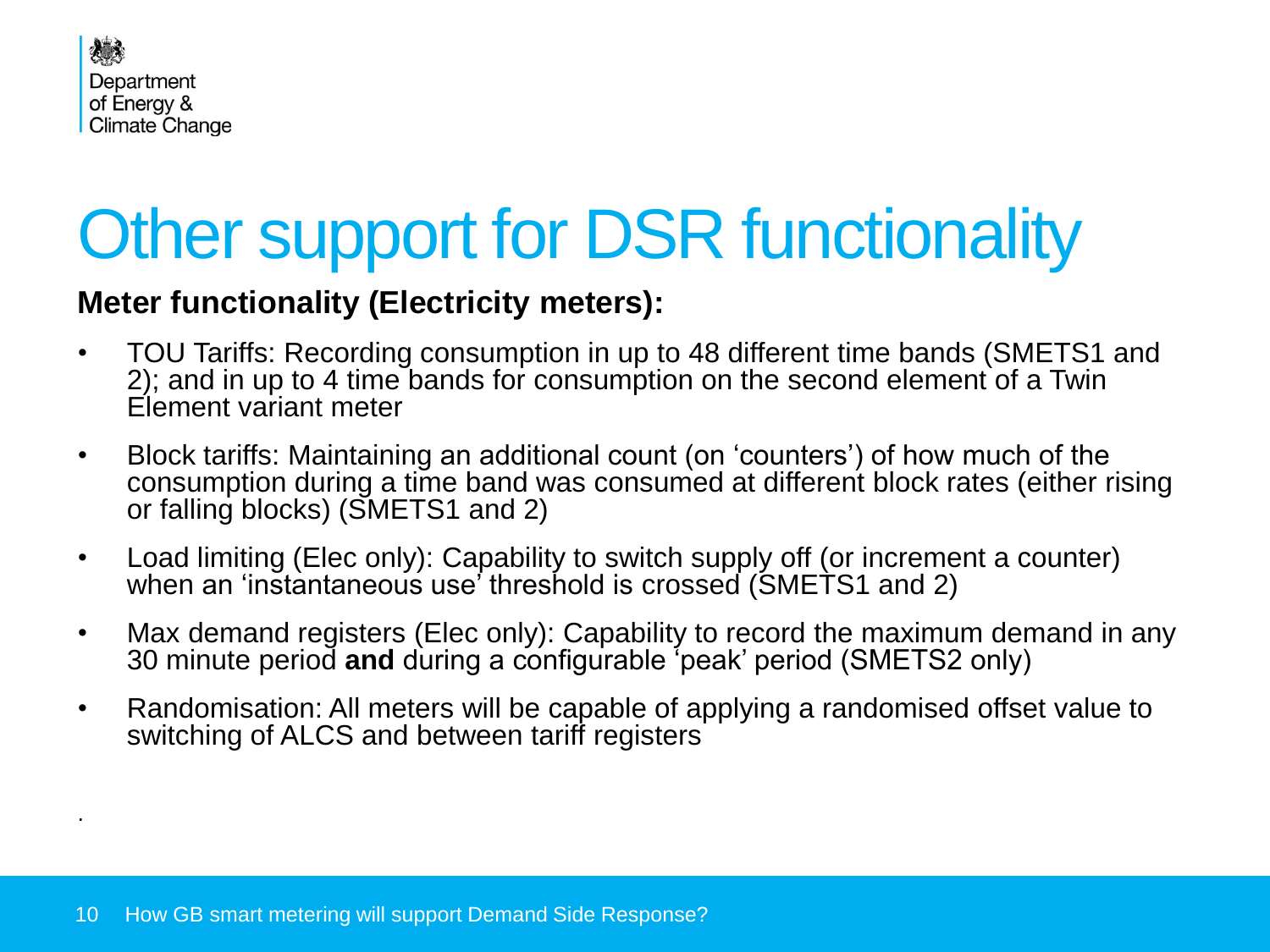

# Other support for DSR functionality

#### **DCC services:**

- Configure tariff configuration and read billing data;
	- Allows a **supplier** to update switching times between registers and the associated prices, and to take billing reads.
- Configure load limiting threshold, configure action and read counter;
	- Allows a **supplier** to configure a meter to alert and count, or disable once threshold crossed and to set the threshold, receive alerts and read data;
- Configure Max demand periods, take readings and reset;
	- Allows a **supplier or DNO** to read max demand values and the **supplier** to configure the 'configurable' period and reset the register.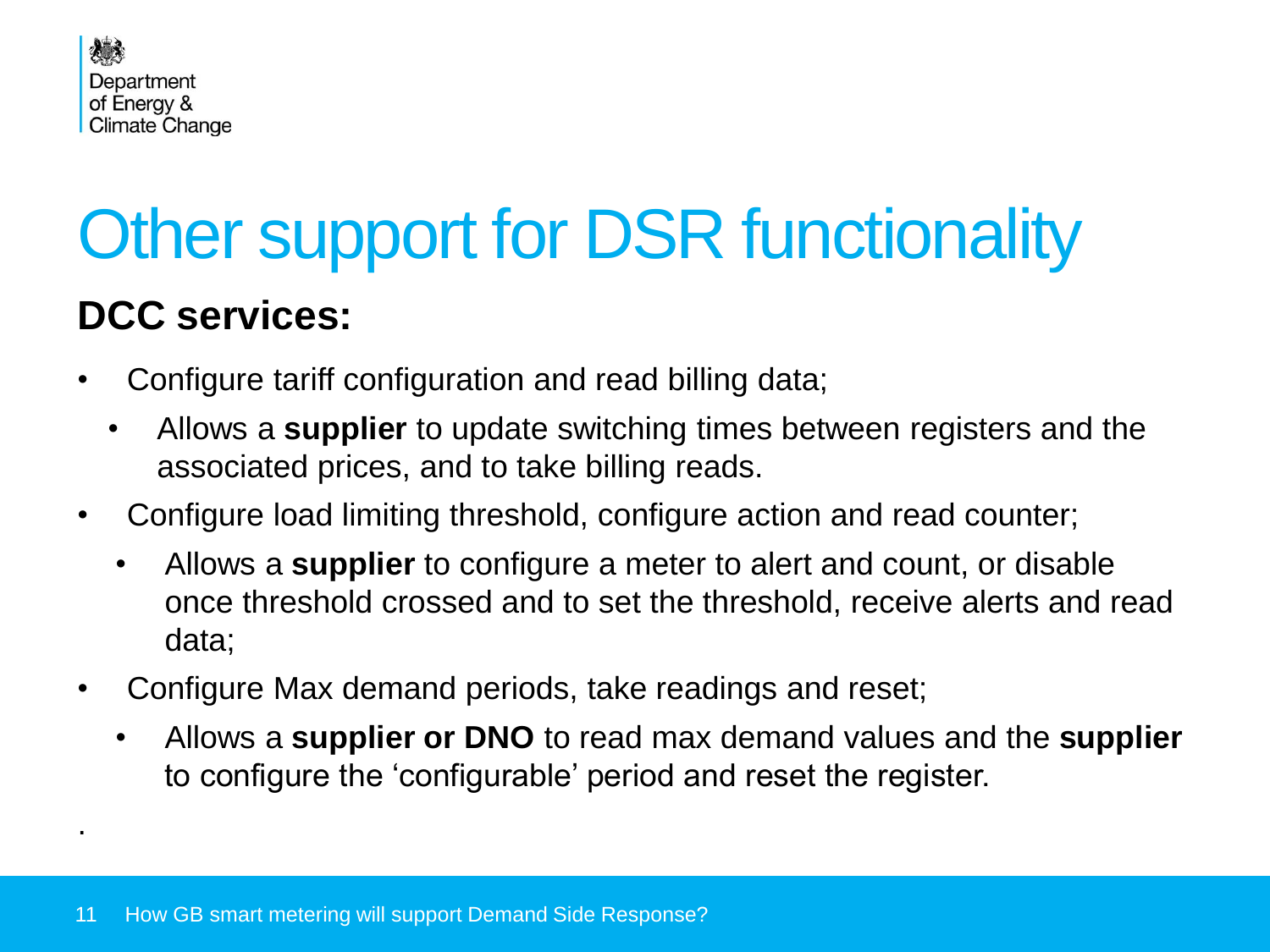

### What is a CAD?

Any Device with a ZigBee SEP1.2 Interface and ZigBee features defined in GBCS

- In-home Displays;
- Gateways (eg ZigBee/WiFi)
- Smart Appliances;
- Smart Energy Hubs/gateways;
- Laptop dongles;
- **Thermostats**







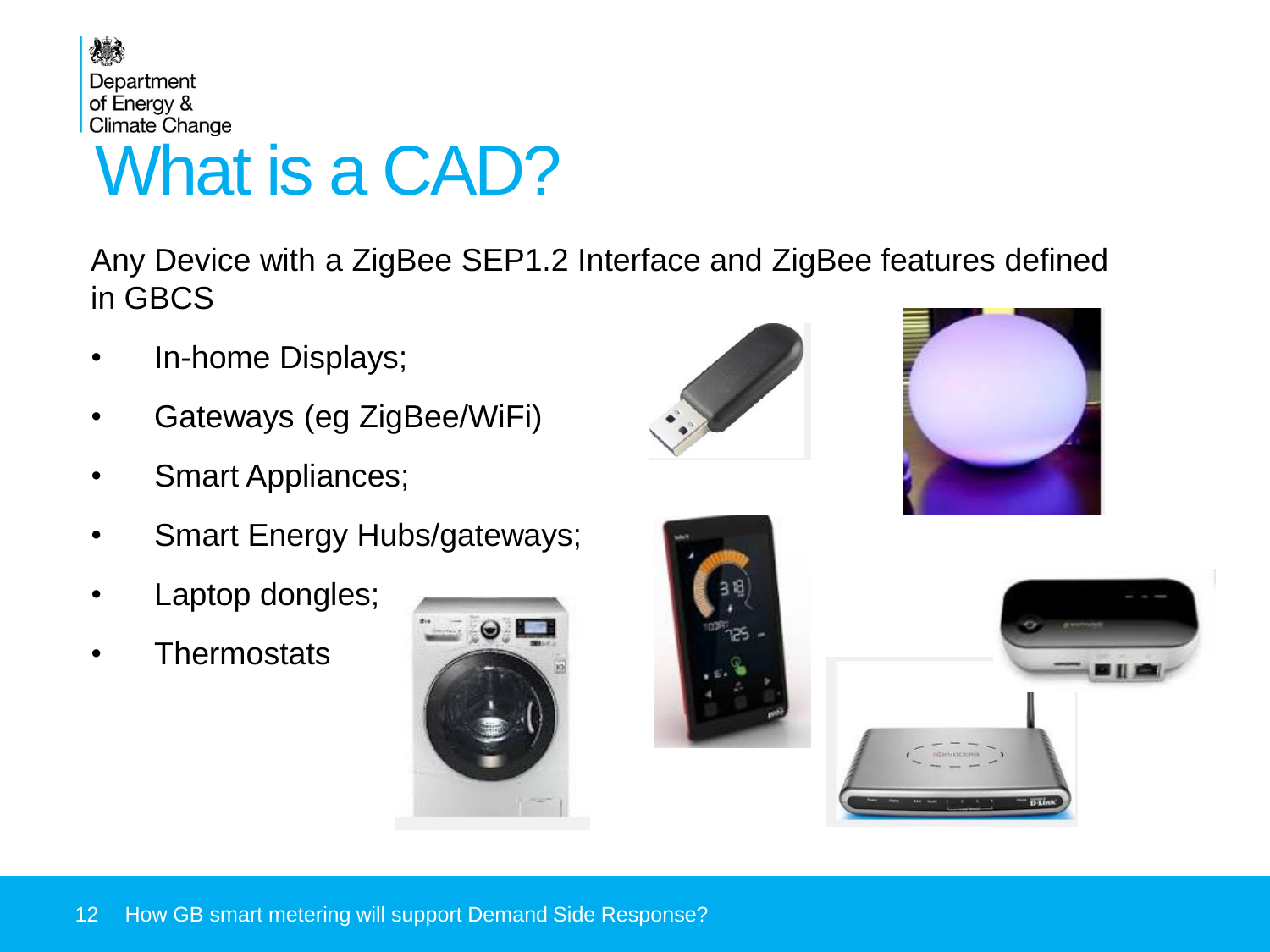

13 How GB smart metering will support Demand Side Response?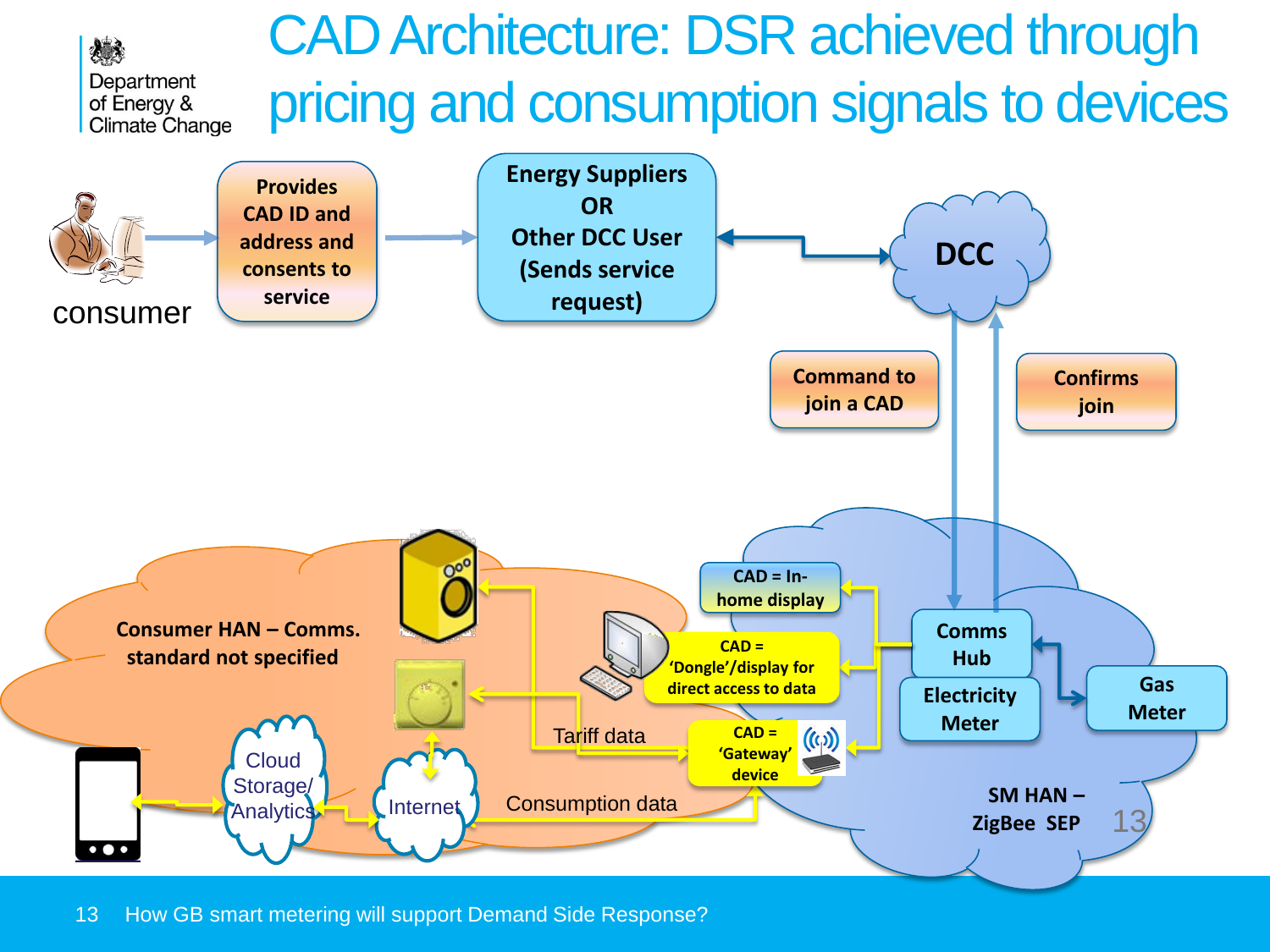

### Devices can access data via the SMHAN directly or via a "Gateway" CAD



14 How GB smart metering will support Demand Side Response?